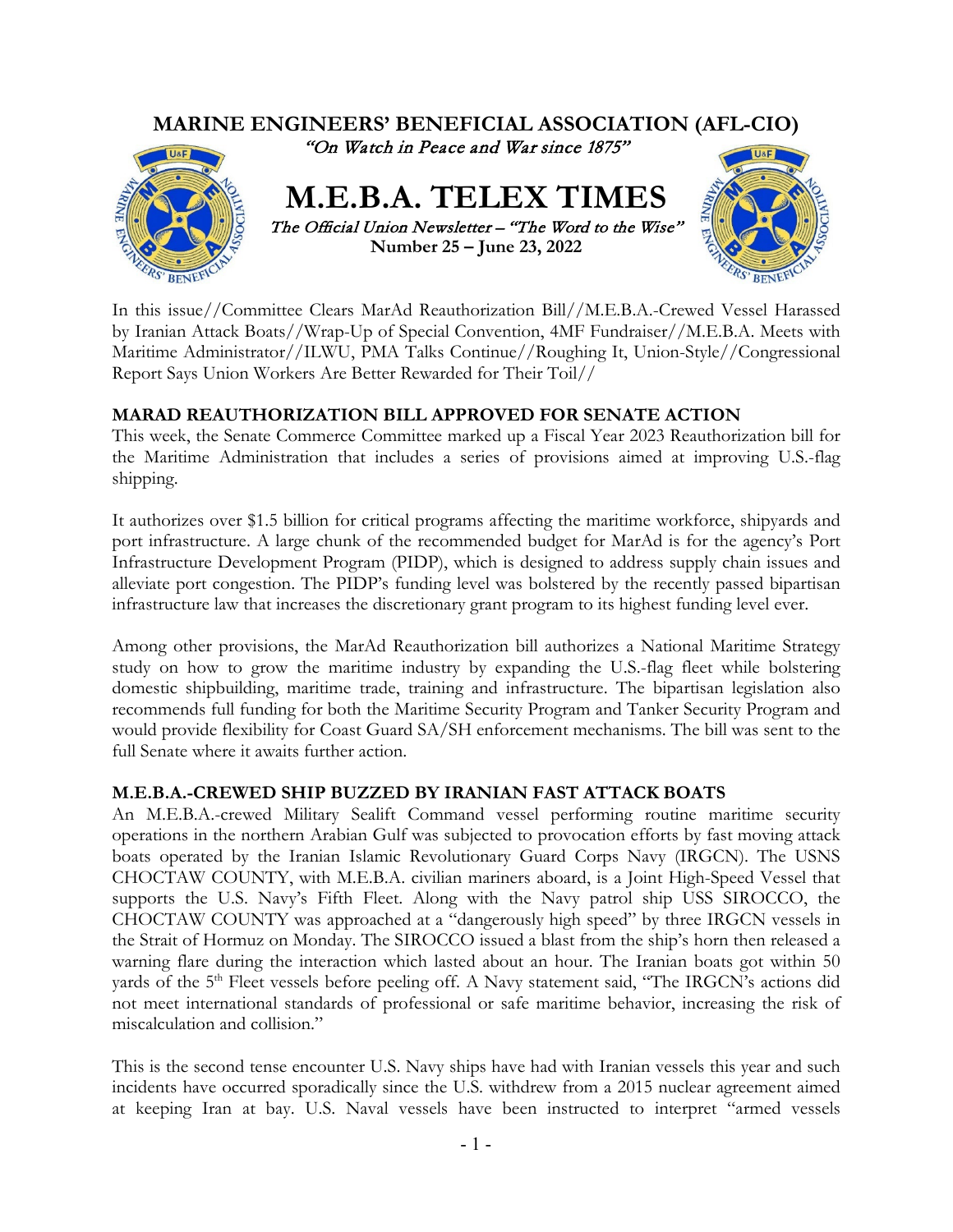approaching within 100 meters" of a Navy ship "as a threat and subject to lawful defensive measures."

Last week, the U.S. issued new restrictions against Iranian petrochemical companies and other entities that are helping the country evade sanctions. However, it is unclear if those new sanctions played a part in Monday's incident.

### **WRAP-UP OF SPECIAL CONVENTION, 4MF FUNDRAISER**

Elected National M.E.B.A. Delegates gathered at the Calhoon M.E.B.A. Engineering School (CMES) late last week for a Special Convention, a one-day meeting to discuss the business of the National M.E.B.A. Last year's regular National M.E.B.A. Convention was limited to an online format (Zoom) because of COVID precautions. Special Conventions are provided for in the M.E.B.A. Constitution and have the same force as regular National Conventions but can be conducted without the ceremonial procedures.

The National M.E.B.A. is an administrative umbrella organization that was restructured in the 1960s to house M.E.B.A. Districts. As members know, there is currently only one District under the National M.E.B.A which is District No. 1-PCD, M.E.B.A. The District holds and controls all the assets of the M.E.B.A. membership whereas the National holds the charter with the AFL-CIO. The District is governed by its own By-Laws, but is also beholden to the National Constitution and the Constitution for Districts. Delegates made non-controversial clarifications and modernization of certain sections in the Constitution and those amendments will be discussed at upcoming membership meetings.

A day before the Special Convention, Trustees and incoming Delegates gathered at the Merchant Marine Memorial to honor newly retired CMES Director Chuck Eser and former American Maritime Congress President Jim Caponiti. A pair of Maple saplings were planted on the Memorial grounds near the ship's bell and the two men were honored for their stellar years of service in remarks delivered by M.E.B.A. President Adam Vokac and Secretary-Treasurer Roland Rexha.

Fundraisers to support the M.E.B.A. Merchant Marine Memorial Foundation (4MF) were conducted earlier last week, while Trustees were in town, and on Friday, when Delegates were assembled. They proved wildly successful, and thousands were raised for the 4MF. The Memorial honors fallen mariners who helped blaze the proud tradition our members continue today.

The second annual Leroy Koehler Disc (Frisbee) Golf Tournament, to raise money for the 4MF, was well attended and hotly contested by participants vying for inclusion on the winner's trophy. In the top tier "Eagles Division," Matt Provencher will once again have his name inscribed on the Memorial Cup, with runners-up Jeff Olnhausen and Kyle Grable narrowly missing out. In the "Sharks Division," Oakland Patrolman Maxim Alper reigned supreme as the efforts of CMES Interim Director Bryan Jennings and Secretary-Treasurer Roland Rexha tragically fell short by a few strokes. Many thanks to all who organized, participated and contributed to a great cause. Contributions and money raised for the 4MF helps fund needed upkeep and improvements to this wonderful tribute to M.E.B.A.'s heritage.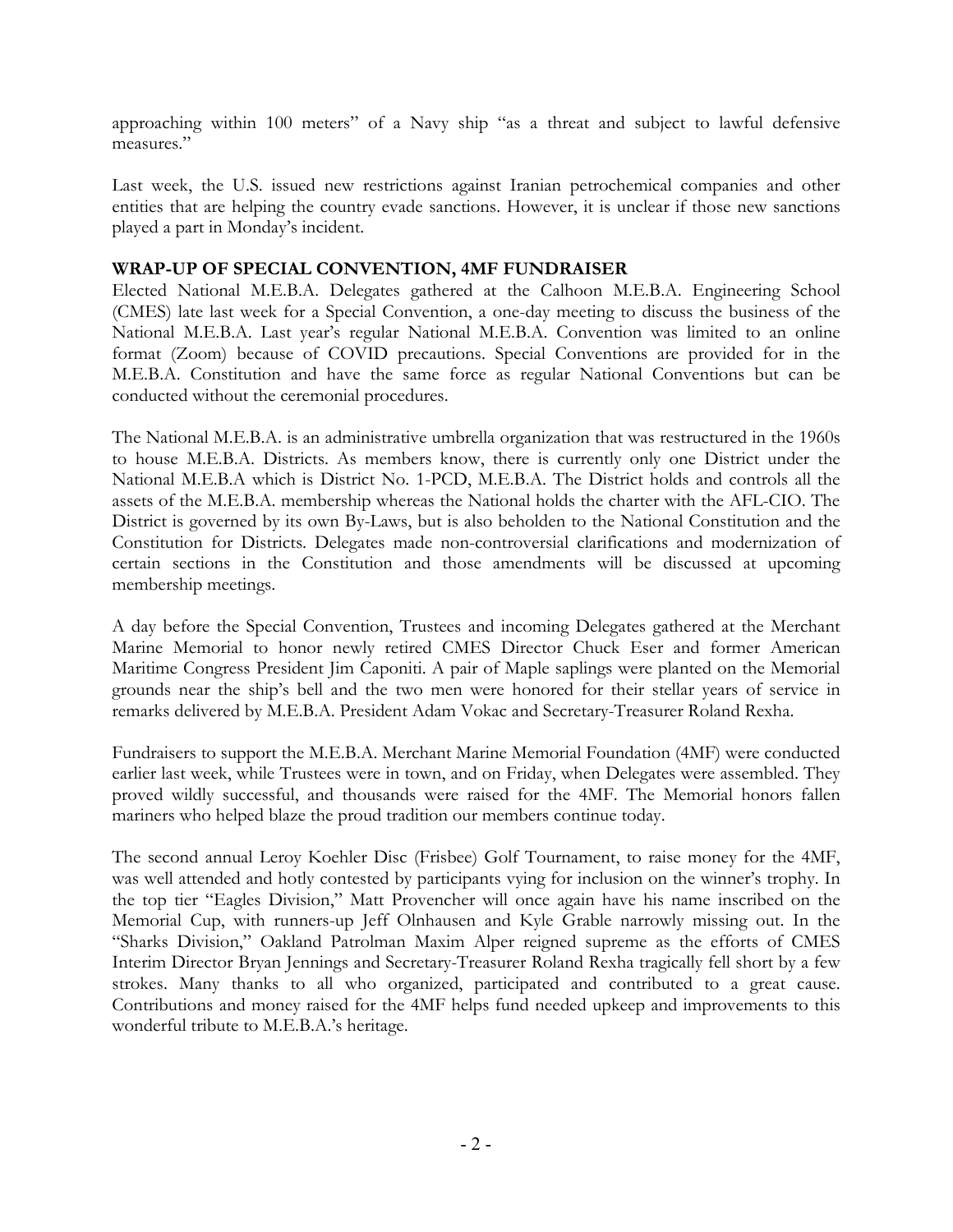#### **M.E.B.A. MEETS WITH MARITIME ADMINISTRATOR**

M.E.B.A. met with Rear Adm. Phillips earlier today, the Union's first sit-down with the new Maritime Administrator since she took office in mid-May. M.E.B.A. was represented by President Adam Vokac, Secretary-Treasurer Roland Rexha and Government Affairs Director Erick Siahaan at the meeting at the Department of Transportation building where MarAd is housed. The productive discussion touched on an assortment of issues important to the industry including the mariner shortage, SA/SH, the Tanker Security Program and the Maritime Security Program, among other items of interest.

#### **ILWU, PMA TALKS CONTINUE, STATEMENT ISSUED**

The International Longshore and Warehouse Union (ILWU) and employer Pacific Maritime Association (PMA) issued a recent statement assuring nervous retailers that the parties are diligently working toward an agreement, although it might take a little time.

The current contract expires at 5 p.m. on July 1 and both parties noted that it is unlikely agreement will be reached by then. They noted that bargaining beyond the expiration date is normal and that cargo operations will continue.

Automation issues are seen to be the major sticking point between the parties. ILWU represents 22,000 dockworkers serving at 29 West Coast ports. The PMA represents shipping lines and terminal operators at those 29 ports. However, both sides said they are committed to working out a fair agreement and stated that "neither party is preparing for a strike or lockout."

"Talks are scheduled to continue on a daily basis until an agreement is reached," the statement read.

#### **ROUGHING IT, UNION-STYLE**

Labor 411, a research organization that raises awareness of worker-friendly goods and services, gets "in-tents" this month to equip you with union-friendly items for the great outdoors. With so many amazing national and state parks, great camping is often just a few hours' drive away. Make sure you tell non-union equipment suppliers to "take a hike." Labor 411 helps you answer nature's call and gives you s'more of what you want with the following union-friendly list to make you a happy camper:

**S'mores -** Honey Maid Graham Crackers (BCTGM); Campfire Marshmallows (IBT); Chocolate – Ghirardelli, Hershey, Cadbury (BCTGM, UFCW); **Grill -** Weber (IUANPW); **Hammocks -** Algoma Net (UFCW); **Outdoor Clothing -** All American Clothing Co. (IBEW); Carhartt (IBT); **Coffee -** USA Coffee Company (UAW); Millstone Coffee (UAW); Eight O'Clock Coffee (UAW); Folgers (UAW); Maxwell House (UFCW, UAW, IBT); **Hot Cocoa -** Swiss Miss (UFCW); Ghirardelli (UAW); **Coolers -** Rubbermaid (IBEW); **Sunscreen -** Coppertone (IBT); Bain de Soleil (AFGE); **Hot Dogs -** Ball Park (UFCW, IBT); Butterball (UFCW, IBT); Farmer John (IBT); Hebrew National (UFCW, IBT); Hormel (IBT); Oscar Mayer (UFCW, IBT); **Beer -** More than 250 varieties of union made beer. Check out the list at Labor411.org